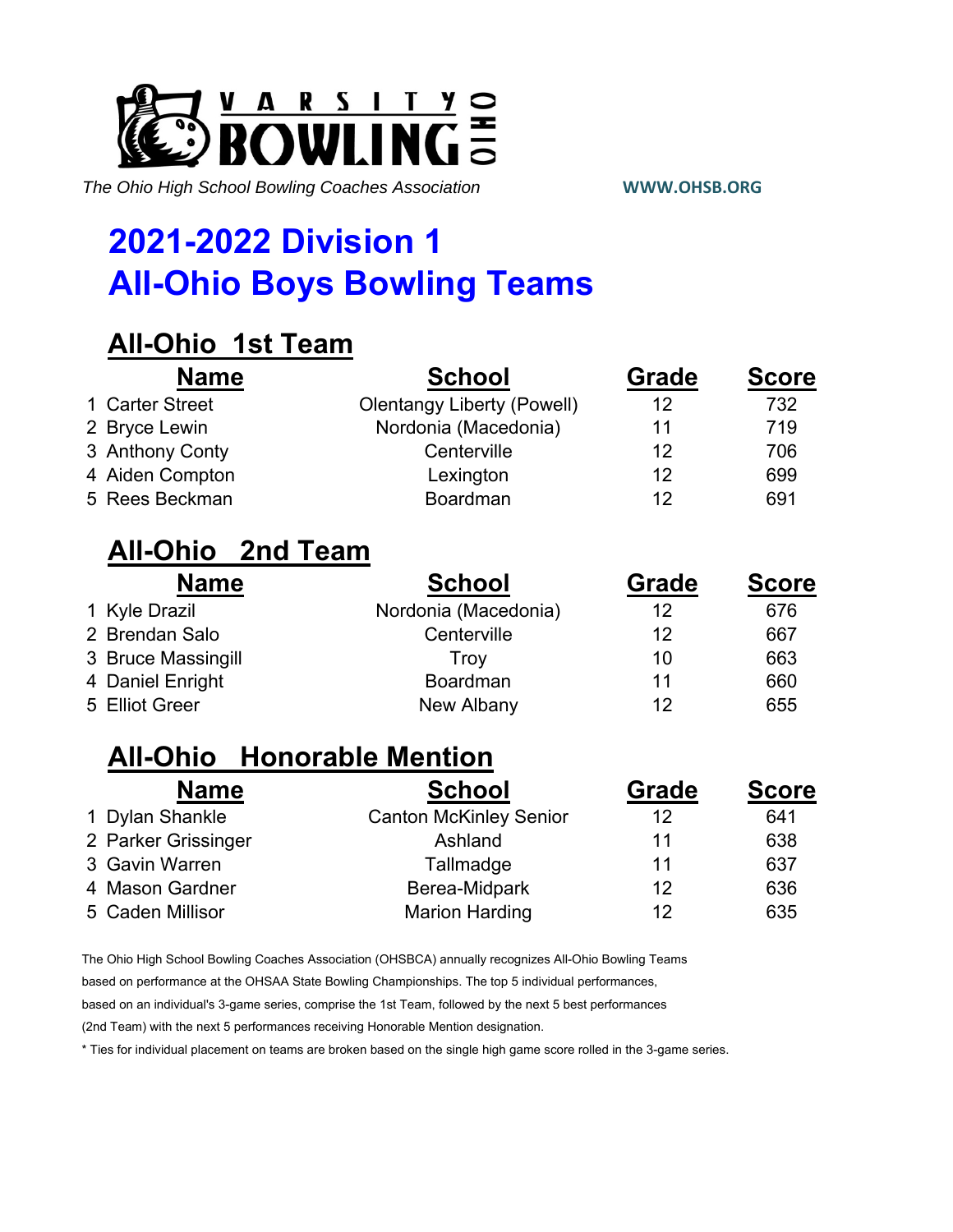

# **2021-2022 Division I All-Ohio Girls Bowling Teams**

## **All-Ohio 1st Team**

| <b>Name</b>         | <b>School</b>              | <b>Grade</b> | <b>Score</b> |
|---------------------|----------------------------|--------------|--------------|
| 1 Makayla Velasquez | Steele (Amherst)           | 12           | 664          |
| 2 Payton Hartgrove  | <b>Westerville Central</b> | 11           | 663          |
| 3 Delaney Rossette  | Gahanna Lincoln            | 11           | 644          |
| 4 Jenna Stretch     | Kenston (Chagrin Falls)    | 12           | 639          |
| 5 Madison Tomko     | <b>Hillsboro</b>           | 12           | 618          |

### **All-Ohio 2nd Team**

| <b>Name</b>         | <b>School</b>     | <b>Grade</b> | <b>Score</b> |
|---------------------|-------------------|--------------|--------------|
| 1 Kaitlyn Greenaway | <b>Boardman</b>   | 9            | 604          |
| 2 Ami King          | Perry (Massillon) | 10           | 603          |
| 3 Allison Taylor    | Steele (Amherst)  | 10           | 602          |
| 4 Kylie Fisher      | Wilmington        | 9            | 598          |
| 5 Ashtyn Huber      | Celina            | 12           | 585          |

### **All-Ohio Honorable Mention**

| <b>Name</b>       | <b>School</b>               | Grade | <b>Score</b> |
|-------------------|-----------------------------|-------|--------------|
| 1 Abigail Monte   | Wayne (Huber Heights)       | 12    | 580          |
| 2 Kelsey Baker    | Ashland                     | 12    | 578          |
| 3 Laila Lambert   | Wayne (Huber Heights)       | 10    | 575          |
| 4 Hailey Simmons  | <b>Mentor</b>               | 11    | $*571$       |
| 5 Danielle Phipps | Jonathan Alder (Plain City) | 11    | $*571$       |

**\* Tie broken per OHSAA high game rule. Simmons: 220. Phipps: 213.**

The Ohio High School Bowling Coaches Association (OHSBCA) annually recognizes All-Ohio Bowling Teams

based on performance at the OHSAA State Bowling Championships. The top 5 individual performances,

based on an individual's 3-game series, comprise the 1st Team, followed by the next 5 best performances

(2nd Team) with the next 5 performances receiving Honorable Mention designation.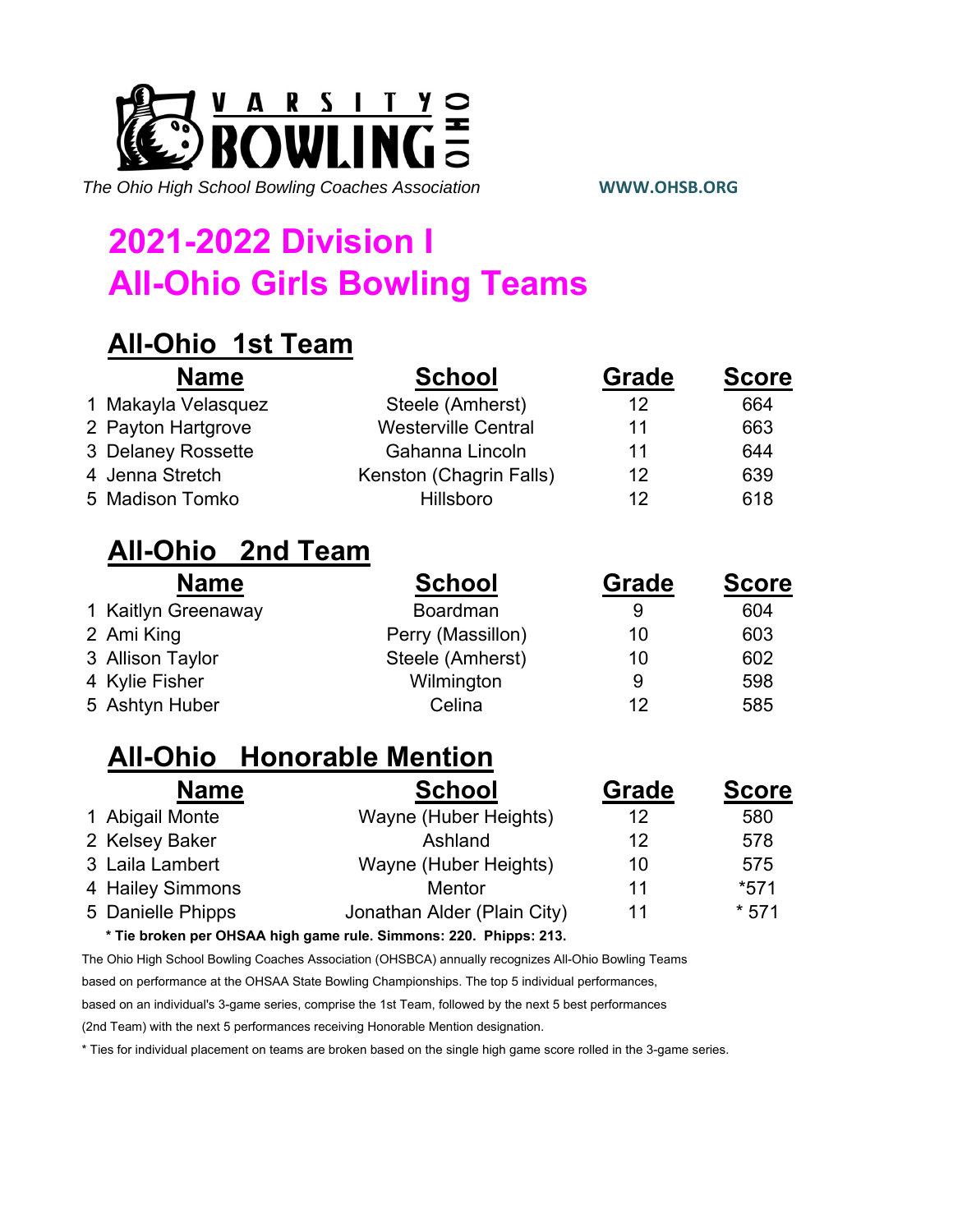

## **2021-2022 Division II All-Ohio Boys Bowling Teams**

## **All-Ohio 1st Team**

| <b>Name</b>                       | <b>School</b>           | Grade | <b>Score</b> |
|-----------------------------------|-------------------------|-------|--------------|
| 1 Peyton Leeson                   | Mechanicsburg           | 12    | 684          |
| 2 Nathan Snook                    | Coldwater               | 12    | 662          |
| 3 Hayden Tarris                   | Old Fort                | 11    | 660          |
| 4 Joe Justinger                   | <b>Fairport Harding</b> | 12    | 657          |
| 5 Josh Maslanich                  | <b>Lutheran West</b>    | 11    | 635          |
| <b>All-Ohio</b> 2nd Team          |                         |       |              |
| <b>Name</b>                       | <b>School</b>           | Grade | <b>Score</b> |
| 1 Hunter Springer                 | Hillsboro               | 12    | 630          |
| 2 Ayden Tudor                     | <b>Graham Local</b>     | 11    | 629          |
| 3 Jack Wolf                       | Mechanicsburg           | 12    | 622          |
| 4 Landon Amstutz                  | <b>Liberty Center</b>   | 10    | 621          |
| 5 Brennan Baber                   | <b>Struthers</b>        | 11    | 612          |
| <b>All-Ohio</b> Honorable Mention |                         |       |              |
| ND.                               |                         |       |              |

| <b>Name</b>     | <b>School</b>       | <b>Grade</b> | <b>Score</b> |
|-----------------|---------------------|--------------|--------------|
| 1 Carter Bertke | Coldwater           | 10           | 609          |
| 2 Tyler Dowty   | <b>Graham Local</b> | 12           | 600          |
| 3 Zach Ison     | Hillsboro           | 11           | 595          |
| 4 Shaun Rodgers | Hillsboro           | 11           | 594*         |
| 5 Andrew Tomko  | Hillsboro           | 9            | 594*         |

**\* 3-way tie for 4th place (594) broken by high game. Rodgers: 234. Tomko: 225. Ryan Chipps: 206.**

The Ohio High School Bowling Coaches Association (OHSBCA) annually recognizes All-Ohio Bowling Teams

based on performance at the OHSAA State Bowling Championships. The top 5 individual performances,

based on an individual's 3-game series, comprise the 1st Team, followed by the next 5 best performances

(2nd Team) with the next 5 performances receiving Honorable Mention designation.